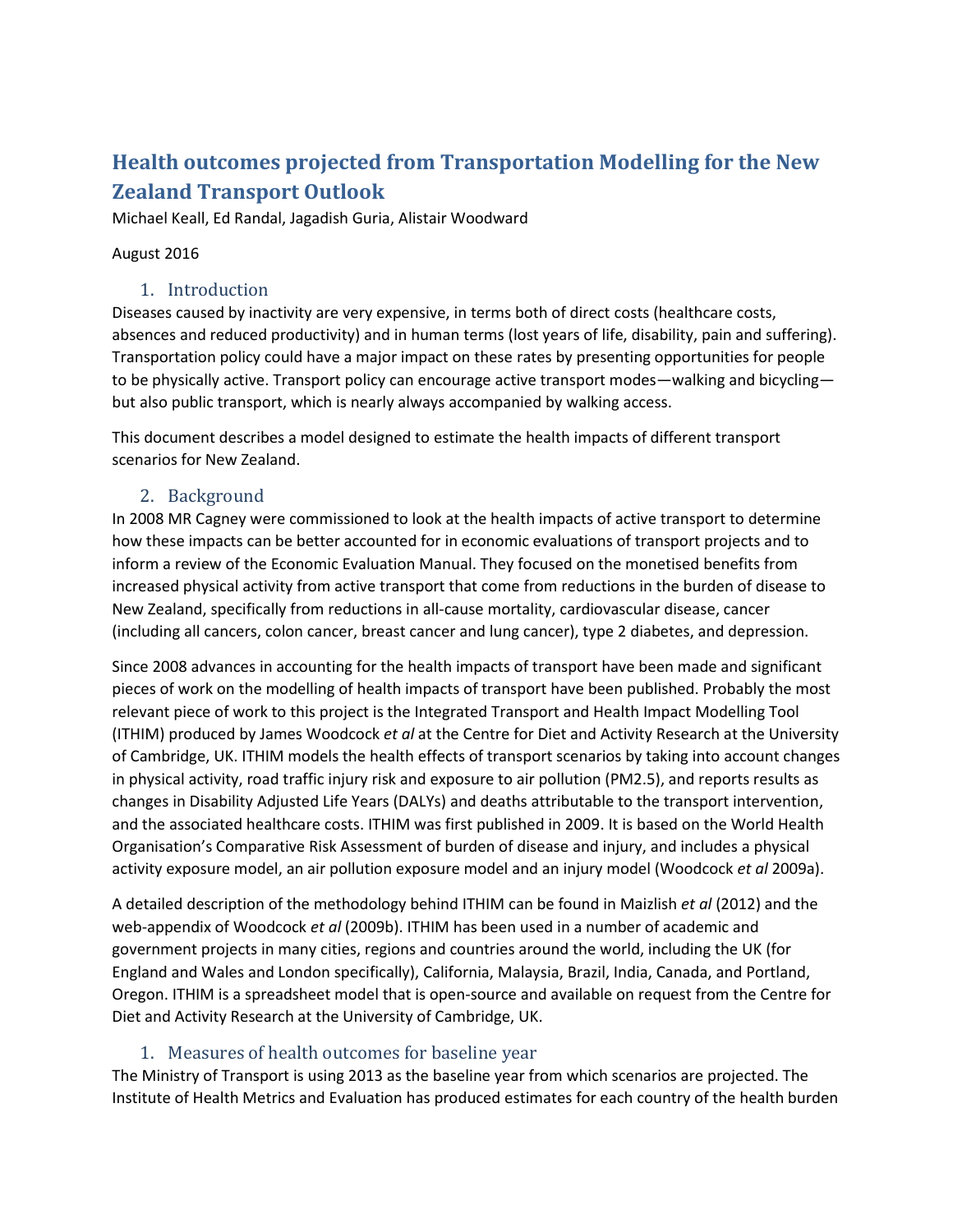due to various diseases and types of injuries, known as the GBD study (Institute of Health Metrics and Evaluation, 2013). The GBD estimates for New Zealand have been used for the current project. Regional measures of disease and injury burden have been derived by applying per population rates nationally to the regional 2013 populations as estimated by Statistics NZ for the same age and sex categories as provided by the GBD study. Both the disease/injury burden estimates and factors multiplied by these burden estimates to derive the Regional estimates are provided in the spreadsheet GBDNZ2013withregionalfactors.csv.

## 2. Physical activity exposure model

The physical activity exposure model compares distributions of physical activity under different transport scenarios. Risk ratios (RR) for diseases associated with physical activity have been taken from peer-reviewed literature. Strict inclusion criteria were applied so only diseases with strong evidence based associations with physical activity and air pollution (backed up by systematic reviews) are included in ITHIM. For physical activity these diseases are cardiovascular diseases (ischaemic heart disease, hypertensive heart disease and cerebrovascular disease), type 2 diabetes, breast cancer, colon cancer, dementia and Alzheimer's, and depression, as well as all-cause mortality. The initial literature search was carried out in 2009. Subsequent research is being monitored to see whether the risk ratios need updating.

Walking and cycling duration and distance from the modelled transport scenarios are converted to a standard measure of physical activity (metabolic equivalent task (MET) hours/week) and combined with risk ratios to estimate changes in burden of disease for each scenario (compared to a baseline). The dose-response parameters (which capture the extent of disease reduction for each increment increase in physical activity) have been estimated for each disease by converting physical activity levels identified in the systematic reviews to marginal MET hours/week, and extracting the additional MET hours/week associated with the reported Relative Risk of disease.

The relationships between activity and disease reduction have been assumed to be log-linear, with transformations of exposure of 0.25 to 1 (Götschi *et al* 2015, Woodcock *et al* 2013). This indicates that while the greater the physical activity exposure the better, the greatest marginal benefits come when moving from very low levels of physical activity to some physical activity.

The non-linear dose response relationships means also that effects on disease rates of physical activity due to walking and cycling for transport vary according to individual levels of non-transport-related physical activity. Hence the ITHIM model also includes an assessment of the latter levels of physical activity. Effects of exposure to physical activity also vary by age and sex, so population distributions of exposure to non-transport and transport related physical activity are estimated for each age-sex group at baseline using national travel and physical activity surveys. Alternative population distributions are then estimated for each alternative future scenario. These distributions are based on log-normal distributions with a cut-off of ≤2.5 MET hours/week (activity of this value or less is considered to be sedentary).

Some additional analysis (as-yet unpublished) was carried out with data collected to assess the Model Communities Programme (MCP) in New Zealand, a quasi-experimental study of a funding package provided to two small cities to construct cycling and walking infrastructure and promote active travel, described in Chapman et al. (2014 ) and Keall et al. (2015). This new analysis looked at who most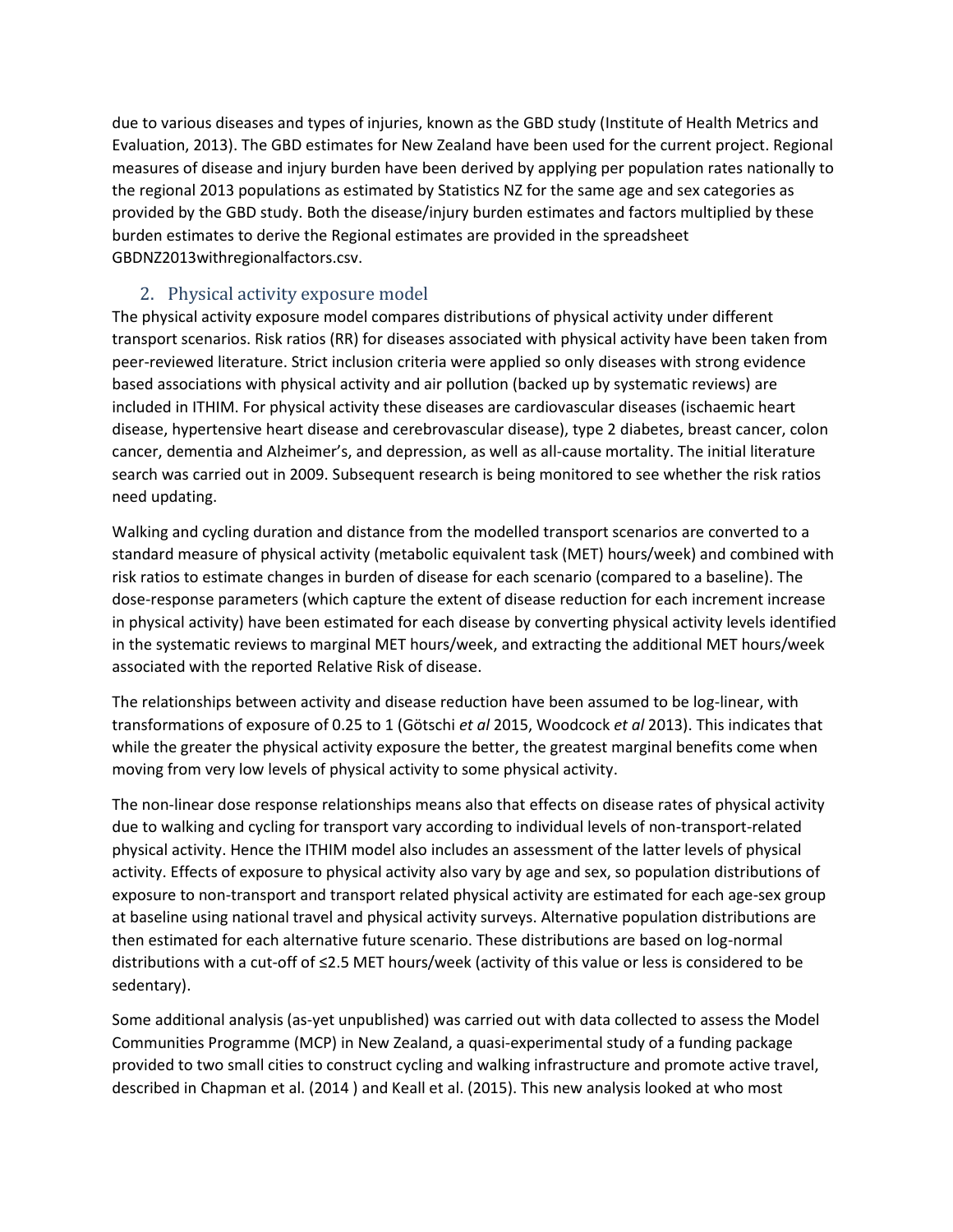"benefitted" most from the MCP according to their baseline levels of physical activity, and found that people who were already physically active were most likely to increase their uptake of active transport options when presented with better cycling and walking facilities. The ITHIM model can account for such effects (which yield lower levels of health benefits) by applying larger changes in active travel behaviours for quintiles within age/sex groups that are more physically active.

These distributions of physical activity (i.e. estimates of MET hours/week for each age-sex group for each transport scenario) and risk ratios are used to calculate attributable fractions, the proportion of a disease that is attributable to a shift in the distribution of physical activity from the baseline to a scenario:

$$
AF = \frac{\int_{xmin}^{xmax} R(x)P(x) dx - \int_{xmin}^{xmax} R(x)Q(x) dx}{\int_{xmin}^{xmax} R(x)P(x) dx}
$$
(1)

AF = attributable fraction, x = exposure (e.g. physical activity level), R(x) = disease specific risk ratio at exposure level x,  $P(x)$  = baseline population distribution of exposure x,  $Q(x)$  = alternative population distribution.

These attributable fractions are then used to calculate the alternative DALYs for each disease as follows:

$$
DALY_{Alternative} = AF \times DALY_{baseline}
$$
 (2)

As mentioned in section 1, the baseline disease burden is taken from the Global Burden of Disease study and from Ministry of Health data, has been scaled to the regional level and projected forward using population age/sex/regional projections.

### 3. Injury risk model

ITHIM models changes in injury risk and absolute injuries using a risk, distance and speed limit-based model. The model used by the Ministry of Transport does not include a level of road type (a surrogate for speed limit), so in the New Zealand analysis changes in exposure to risk of injury are assumed to occur equally across all road types. We note that some road types (for example, motorways) can have increases in car use without accompanying increases in pedestrian injury rates, as pedestrians are rarely exposed to the risk of injury on these roads. This means that some transport patterns that have a differentially larger increase on higher speed limit roads will overestimate the effects on injuries to pedestrians and cyclists. The model also incorporates the finding from many studies that the risk of injuries increases less than linearly with increases in exposure (motor vehicle traffic).

[Table 1](#page-2-0) shows the number of deaths, Years of Life Lost (YLLs), Years Lived with Disability (YLDs) and DALYs estimated for NZ in the year 2013 by the GBD study, due to road crash injuries.

| cause                       | Deaths* | <b>YLLs</b> | <b>YLDs</b> | <b>DALYs</b> |
|-----------------------------|---------|-------------|-------------|--------------|
| Cyclist road injuries       | 12.42   | 595.92      | 275.63      | 871.55       |
| Motor vehicle road injuries | 316.37  | 14808.88    | 2562.03     | 17370.92     |
| Motorcyclist road injuries  | 39.06   | 2179.62     | 635.04      | 2814.66      |
| Other road injuries         | 1.87    | 77.17       | 28.26       | 105.42       |
| Pedestrian road injuries    | 64.95   | 2414.83     | 633.18      | 3048.01      |
| Road injuries               | 434.66  | 20076.41    | 4134.15     | 24210.56     |

<span id="page-2-0"></span>

\*Note that these are expected rates rather than actual counts of events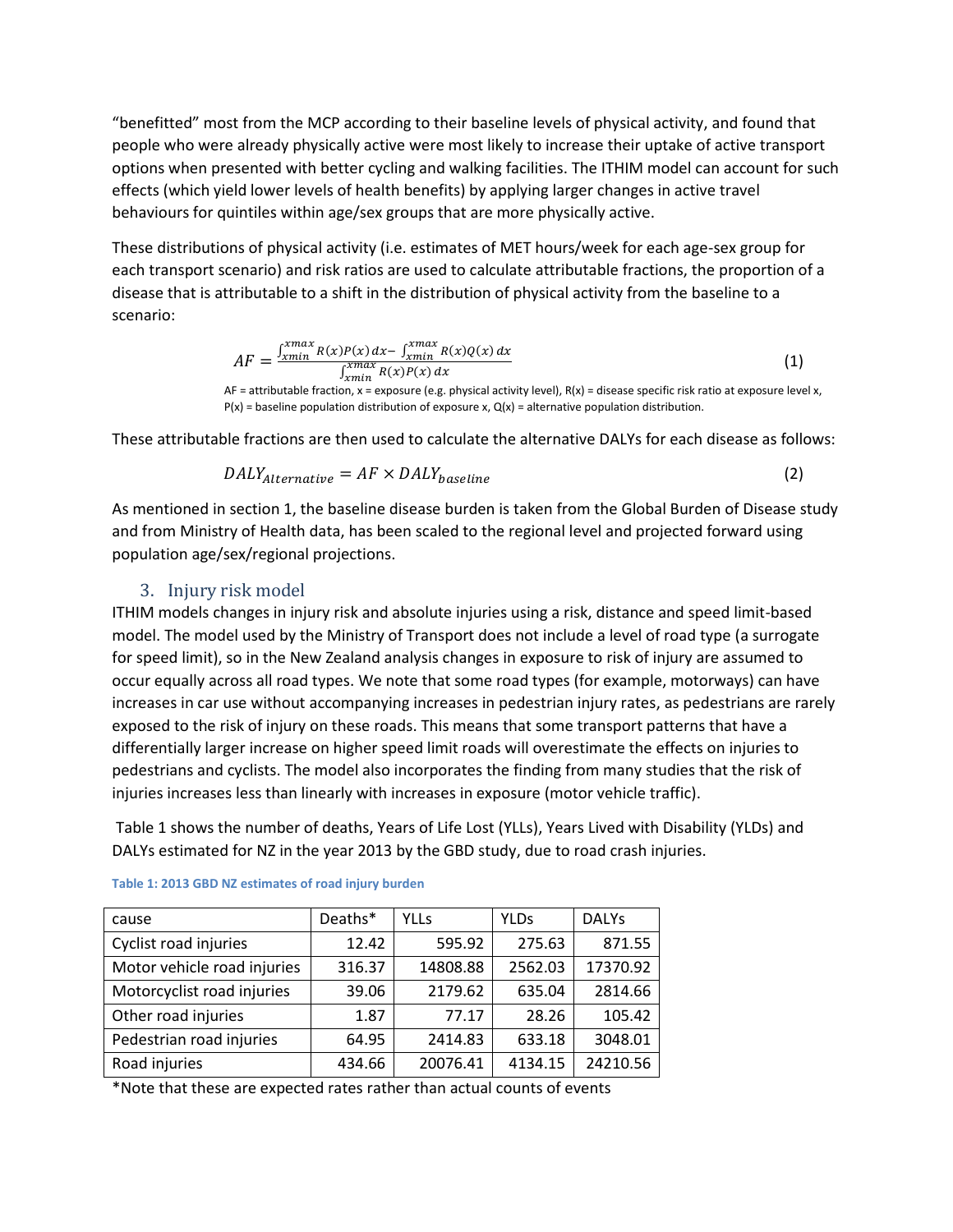The total number of deaths, YLLs, YLDs and DALYs for any given scenario relative to the respective values at baseline can be estimated using the following, where s1 and s2 are the exposure levels of the striking vehicle (here, a motor vehicle) at times 1 and 2; m, c and p are the exposure levels of motorcyclists, cyclists and pedestrians; baseline refers to the baseline measure of health measured, which corresponds to exposure level at time 1. The summations are over the age and sex groups used in the ITHIM model, for each of which the estimated burden is provided (and [Table 1](#page-2-0) shows the 2013 burden summed across all the age/sex groups). Note that the appropriate health burden estimates to use in the following formulae from the GBD data are specific to motorcyclist road injuries, cyclists and pedestrians (as noted in the cause name).

motorcycles =∑(0.5\*baseline\*(m2/m1)^0.8 + 0.5\*baseline\*(m2/m1)^0.525\*(s2/s1)^0.525)

cyclists=∑ (baseline\*(c2/c1)^0.5\*(s2/s1)^0.7)

pedestrians= $\frac{5}{2}$  (baseline\*(p2/p1)^0.4\*(s2/s1)^0.7)

cars= $\sqrt{5}$  (baseline\*(s2/s1)^0.8)

The total burden associated with a scenario is:

motocycles+cyclists+pedestrians+cars (as defined above)

All the above are adaptations from formulae in Woodcock et al (2013). The formula for motorcycles gives equal weight to single motorcycle crashes and car vs. motorcycle crashes, hence the 0.5 occurring twice in the formula. This is because the injury burden is approximately equal for these two crash types, as indicated by the two-year injury figures shown in [Table 2,](#page-3-0) obtained from Ministry of Transport statistics (not the GBD estimates for NZ).

<span id="page-3-0"></span>**Table 2: Motorcyclist injuries for 2013 and 2014 by severity level and whether single vehicle crash or impact from car**

| Crash type                | Hospitalised | Minor | Fatal |
|---------------------------|--------------|-------|-------|
| Motorcycle single vehicle | 353          | 551   |       |
| Car vs. motorcycle        | 388          | 13    | 40    |

### 4. Inferring changes in health burden from transport exposures

[Table 3](#page-3-1) shows the formulae to calculate changes in health effects according to specified changes in exposures. The rationale for the dose-response relationships are provided in Woodcock et al (2013; 2009a; 2009b).

<span id="page-3-1"></span>

| Exposure                                                                                                                                | Health effect                  | Risk ratio or reduction                                      |
|-----------------------------------------------------------------------------------------------------------------------------------------|--------------------------------|--------------------------------------------------------------|
| Air quality: $x_1$ is the baseline mean<br>ambient concentration of $PM_{2.5}$ in<br>$\mu$ g/m <sup>3</sup> and $x_2$ is modelled level | Cardio-respiratory<br>(age>30) | RR=Exp(b( $x_1$ - $x_2$ )) where b=0.00893<br>Reduction=1-RR |
|                                                                                                                                         | Lung cancer                    | RR=Exp(b( $x_1$ - $x_2$ )) where b=0.01267                   |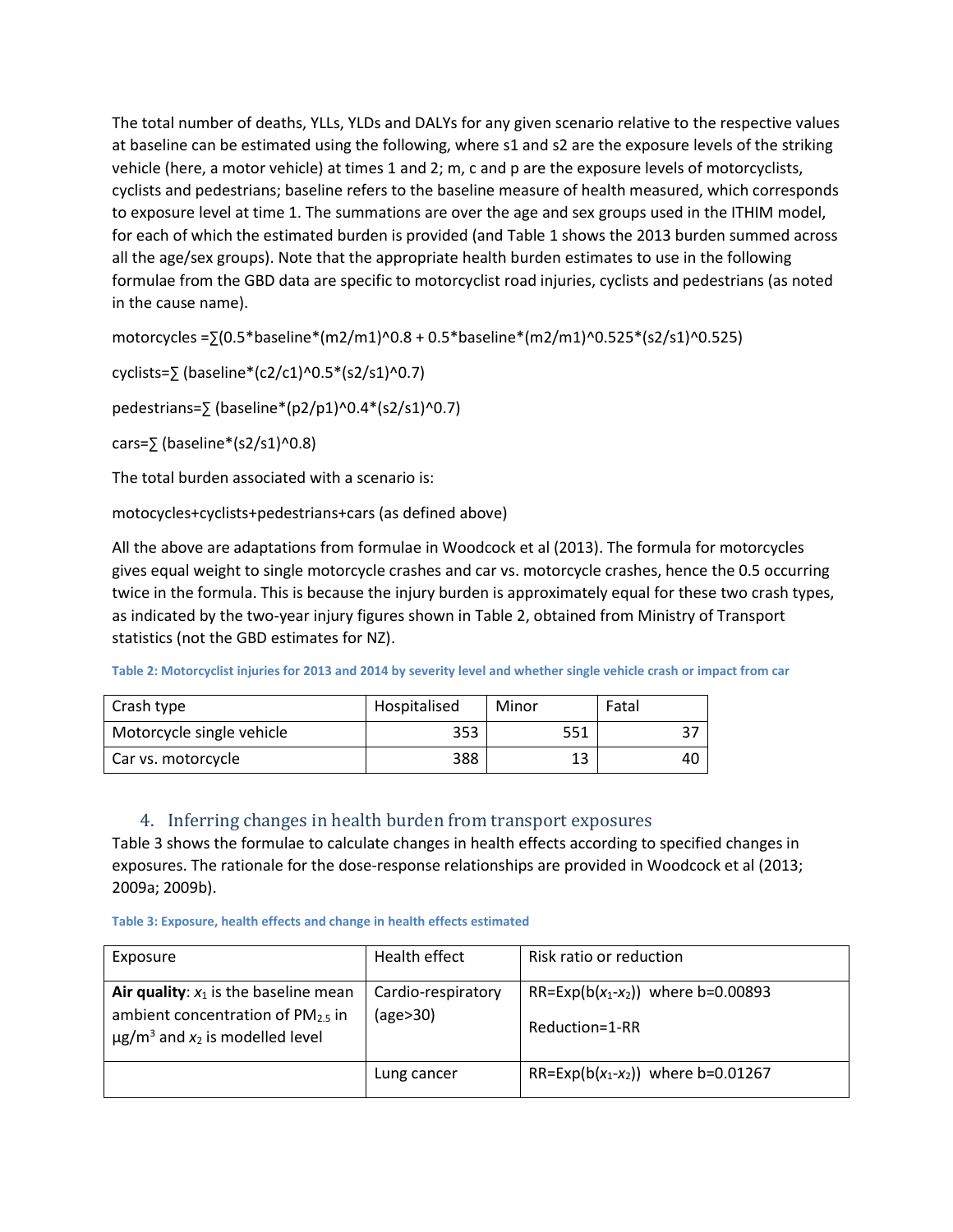|                                                | (age>30)                                | Reduction=1-RR                                                                                |
|------------------------------------------------|-----------------------------------------|-----------------------------------------------------------------------------------------------|
|                                                | Acute respiratory                       | RR=Exp(b( $x_1$ - $x_2$ )) where b=0.00332                                                    |
|                                                | infections (age<5)                      | Reduction=1-RR                                                                                |
| Cardiovascular<br>Physical activity: metabolic |                                         | Reduction=1-RR(a/b)                                                                           |
| equivalent (MET) hours per week                | disease                                 | RR=0.84, a=(scenario MET hours) <sup>0.5</sup> ,                                              |
|                                                |                                         | b=(baseline MET hours) <sup>0.5</sup>                                                         |
|                                                | <b>Breast cancer</b>                    | Reduction=1-RR(a/b)                                                                           |
|                                                |                                         | RR=0.94 females, a=(scenario MET hours) $^{0.5}$ ,                                            |
|                                                |                                         | b=(baseline MET hours) $^{0.5}$                                                               |
|                                                | Colon cancer                            | Reduction=1-RR(a/b)                                                                           |
|                                                |                                         | RR=0.80 males, RR=0.86 females,                                                               |
|                                                |                                         | a=(scenario MET hours) <sup>0.5</sup> , b=(baseline MET<br>hours) <sup>0.5</sup>              |
|                                                |                                         |                                                                                               |
|                                                | Dementia                                | Reduction=1-RR(a/b)                                                                           |
|                                                |                                         | RR=0.72, a=(scenario MET hours) $^{0.5}$ ,                                                    |
|                                                |                                         | b=(baseline MET hours) <sup>0.5</sup>                                                         |
|                                                | Depression                              | Reduction=1-RR(a/b)                                                                           |
|                                                |                                         | RR=0.83 age>29, RR=0.93 age>15-29,                                                            |
|                                                |                                         | a=(scenario MET hours) <sup>0.5</sup> , b=(baseline MET<br>hours) <sup>0.5</sup>              |
|                                                | <b>Diabetes</b>                         | Reduction=1-RR(a/b)                                                                           |
|                                                |                                         |                                                                                               |
|                                                |                                         | RR=0.89, a=(scenario MET hours) <sup>0.375</sup> ,<br>b=(baseline MET hours) <sup>0.375</sup> |
|                                                |                                         |                                                                                               |
|                                                | All cause mortality<br>(total activity) | Reduction=1-RR(a/b)                                                                           |
|                                                |                                         | RR=0.81, a=(scenario MET hours) $0.25$ ,                                                      |
|                                                |                                         | b=(baseline MET hours) $0.25$                                                                 |
|                                                | All cause mortality                     | Reduction=1-RR(a/b)                                                                           |
| (walking only)                                 |                                         | RR=0.89, a=(scenario MET hours) <sup>0.375</sup> ,                                            |
|                                                |                                         | b=(baseline MET hours) <sup>0.375</sup>                                                       |

## 5. Estimation of social cost

This subsection outlines the method for deriving estimates of social cost from the output of the model specifying estimated deaths, YLLs, YLDs and DALYs associated with a transport scenario.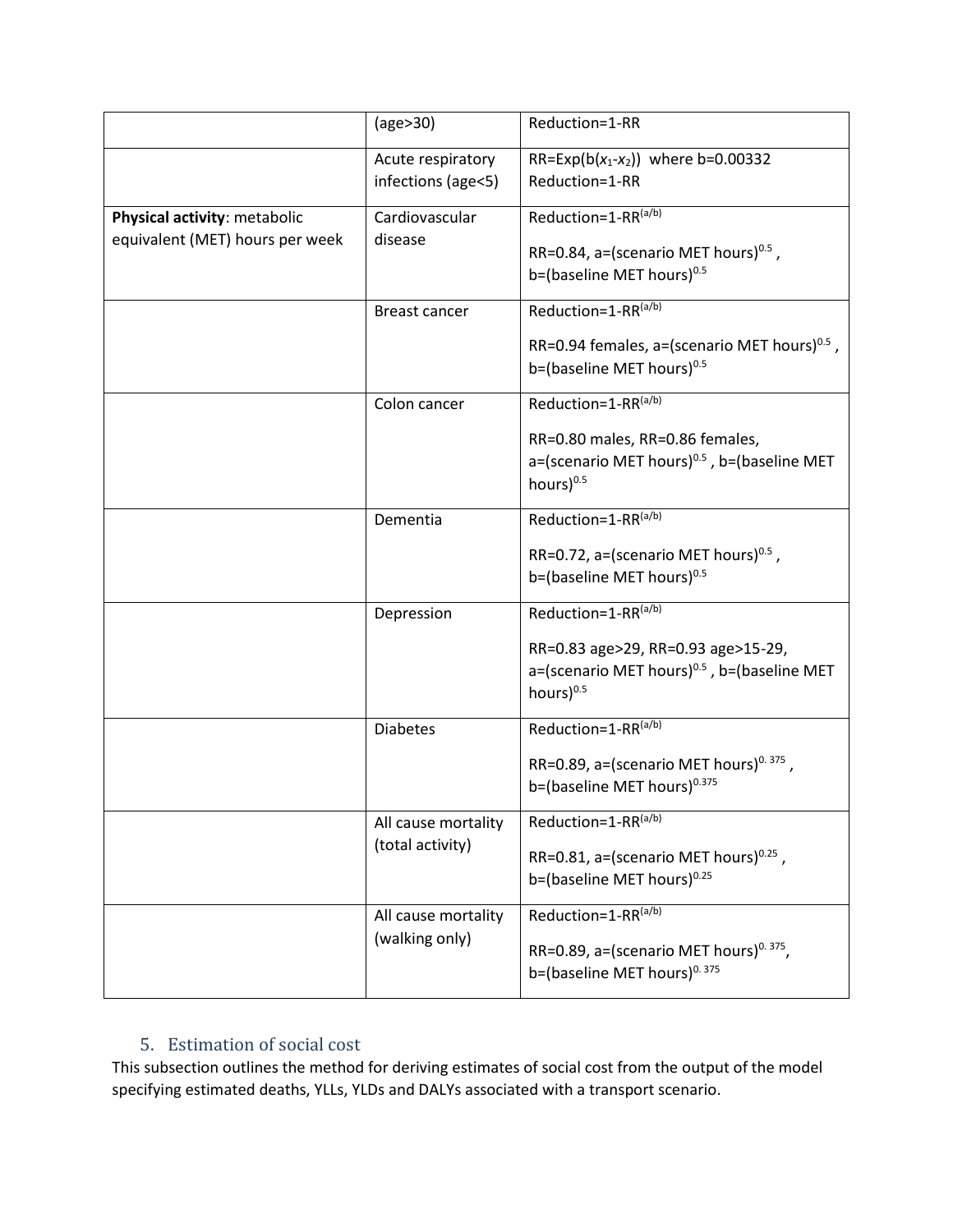Suppose D = Number of premature deaths

YLLs = Total life years lost due to D deaths

DALYs = Total disability adjusted life years lost due to premature deaths and disabilities

SCD = Total social cost of all deaths within an age-sex group.

Assume that the ratio of DALYs to YLLs remains constant within a narrow age-sex group.

The total social cost TSC of all DALYs can now be estimated as

TSC =  $\Sigma$ SCD\*( DALYs/ YLLs).

The total social cost including loss of life and permanent disability, loss of output due to temporary disability due to non-fatal injuries and cost of medical treatment is observed to be about 1.03 times the value of loss of life and permanent disability (MoT, 2016). It should be noted that the total social cost estimated from DALYs for road injury is considerably lower than that estimated by the Ministry of Transport (MOT). There could be many reasons for this. One of them is that there is lack of compatibility between loss of life quality as a percentage of VOSL as found in willingness to pay surveys in New Zealand and elsewhere. This needs further investigation. One approach to address this underestimate would be to make an adjustment using the ratio of social cost of injuries as estimated by MOT and the total social cost estimated from DALYs as defined above.

## 6. New Zealand adaptation of the ITHIM model: User Information

Further details of the technical aspects of the ITHIM model can be found in the web-appendix of Woodcock *et al.* (2009) and the California Department of Public Health ITHIM Technical Report (Maizlish *et al. 2011).* The ITHIM model is also described in Woodcock *et al.* (2013) and Maizlish *et al.* (2013).

## Baseline data:

The ITHIM model offers two ways of running baseline data, one using travel survey data and the other using model data. The Calibration Data sheet holds all of the travel survey data as well as other baseline data required to run the model. All baseline data to be used by other sheets are found in column R, unless stated otherwise. Data to be entered on this page, and current sources are:

- Per capita mean daily travel times for each mode from the New Zealand Travel Survey
- Per capita mean daily travel distances for each mode from the New Zealand Travel Survey
- Per capita mean daily walking and cycling travel times for each age-sex group, as a ratio to that of females aged 15-29 from the New Zealand Travel Survey
- Population distribution by age and gender as a percentage of total population in the baseline year from the 2013 Census
- Per capita weekly non-travel related physical activity levels for quintiles of each age-sex group. To our knowledge, this information is not available in suitable form for the New Zealand population, so data from the Bay Area in California, USA have been used (as was done in the previous version of ITHIM).
- The standard deviation (in cell R145) and coefficient of variation (in cell T145) of mean daily active travel time. This is not available for the NZ Travel Survey so these values have been left the same as those used in the previous version of ITHIM.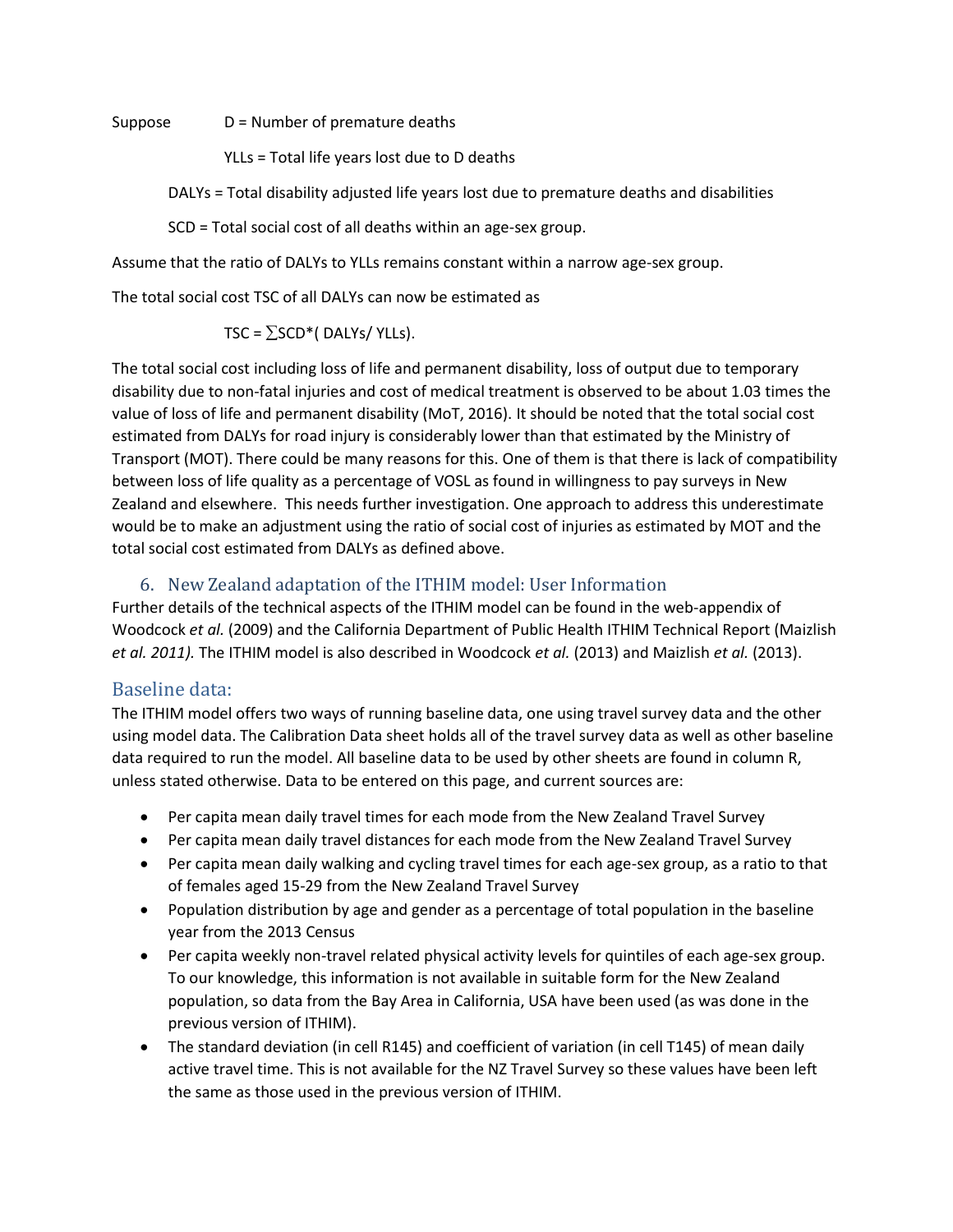- The population of the region of interest (in this case New Zealand) in the base year. The 2013 figure has been taken from the 2013 Census
- The projected population of the region of interest in the scenario year. The 2043 figure has been taken from Statistics New Zealand's medium population projection.

The baseline can also be run off modelled transport data that are entered on the Scenario Data sheet. However, all data listed above except per capita mean daily travel times and distances for each mode will still need to be entered in the Calibration Data sheet. On the Scenario Data sheet rows 2-20 contain the baseline data, with the values used in other sheets found in column U. Data to be entered on this sheet are:

- Per capita mean daily travel times for each mode
- Per capita mean daily travel distances for each mode
- Total daily km travelled for car drivers (U16) and car passengers (U17)
- Total daily hours travelled for car drivers (U18) and car passengers (U19)
- Total population. This is drawn from the Calibration Data page, so does not need to be changed here.

## Scenario data:

Other than the total projected scenario population, which is entered on the Calibration Data sheet, all scenario data is entered on the Scenario Data sheet. The model is currently set up to run three complete scenarios, a baseline and a 'What If' scenario that is based on the baseline data and hypothetical changes that are entered by the user on the Visions person sheet (discussed later). Data for the three full scenarios starts from row 21 on the Scenario Data sheet. Currently, scenario 1 is set up as Business As Usual 2043, while scenarios 2 and 3 are blank. The required data to run a scenario from here are:

- Per capita mean daily travel times by mode from the transport model
- Per capita mean daily travel distances by mode from the transport model
- Total daily km travelled for car drivers and car passengers from the transport model
- Total daily hours travelled for car drivers and car passengers from the transport model
- Population forecast for the scenario year

Optional data for each scenario can also be entered on this page. This includes a projected population distribution and per capita mean daily walking and cycling travel times for each age-sex group as a ratio to that of females aged 15-29. To use this data in the model cells N39 and/or N40 on the User Page sheet should be changed to "1". If not, the baseline data will be used for each scenario.

The names of the scenarios throughout the workbook are also set on this page in column H.

The workbook reads data from the Scenario Data sheet using 'vlookup' formulae so if columns are added or removed before column U many parts of the workbook will stop working and will require manual updating of all the formulae. Column A is used as the lookup value for the vlookup formulae. This contains a formula that creates a unique value for each row based on the scenario ID, the item ID, mode, strata, age and sex columns. If values in these columns are changed for any of the existing scenarios (or Baseline 2013) the vlookup will not work. If the scenario ID is changed it will also need to be changed in User Page 2 sheet (row 5) and Visions Person sheet (row 5). Additional scenarios can be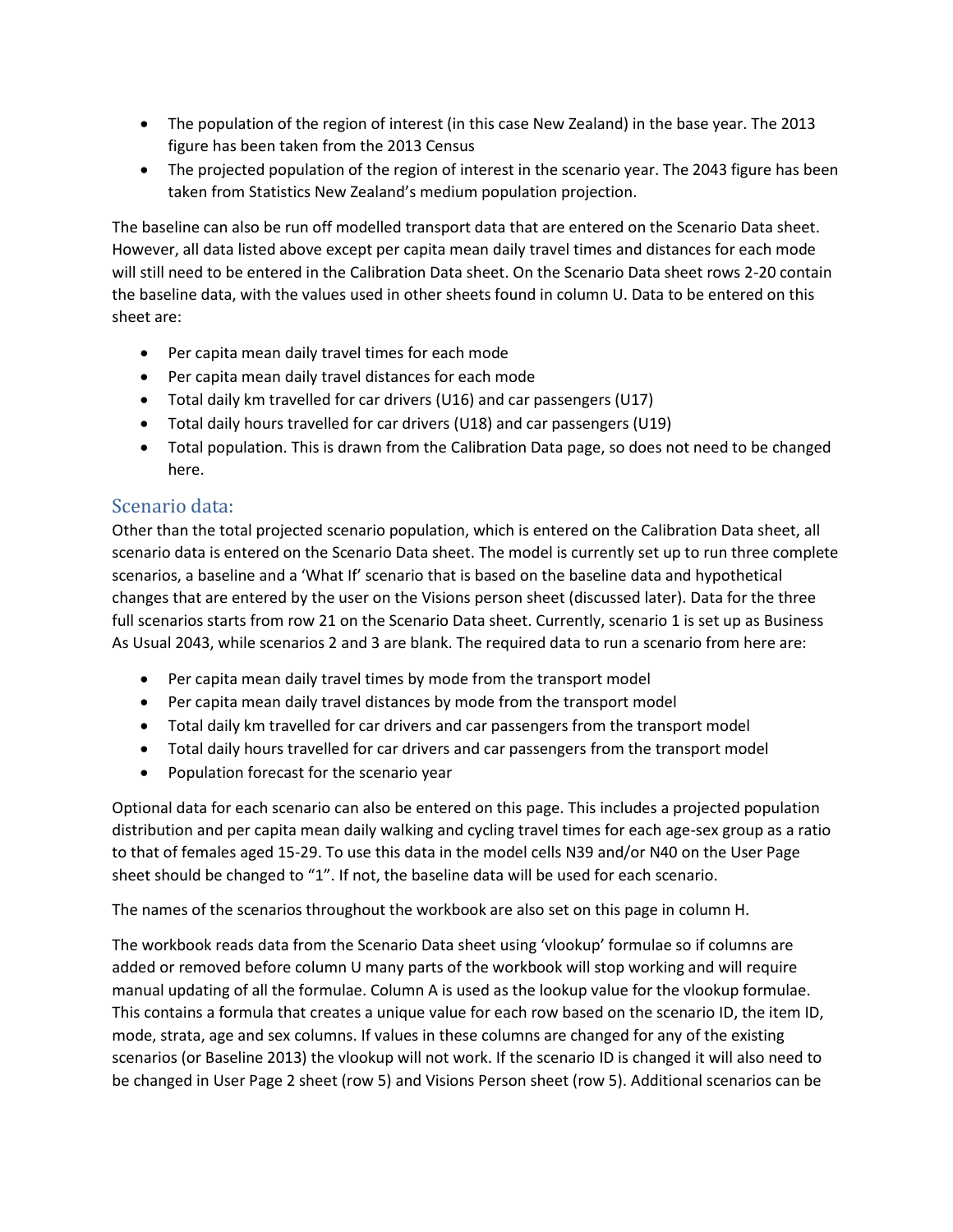added to the workbook by continuing the format of the existing scenarios and altering the scenario ID cells on User Page 2 and Visions Person.

## Health data:

All burden of disease data is entered on the GBDNZ sheet. This data is taken from the global burden of disease and is currently set up for New Zealand. If other regions are run on the model (e.g. subnational areas) the burden of disease data needs to be adjusted accordingly.

Each disease sheet of the workbook (e.g. Breast cancer, Colon Cancer sheets etc.) reads the deaths, years of lost life (YLL), years lived with disability (YLD) and disability adjusted life years (DALY) data from the GBDNZ sheet, and adjusts the health outcomes based on levels of physical activity and air pollution from each scenario. The results from each disease sheet are summarised on the Health Summary sheet.

## Air pollution data:

Baseline PM2.5 concentrations are entered on the Air Pollution sheet and levels are adjustd depending on the changes in VKT for each scenario. We do not have baseline PM2.5 levels or the adjustment factors specific to New Zealand so these are taken from the California version of ITHIM. If/when this information is available the values should be changed on this sheet. This will alter the values elsewhere in the workbook accordingly.

## Operation of the model:

Operation of the model is carried out on the User Page sheet. On this sheet there are a number of options to be selected. Firstly, it is possible to change the physical activity risk function to be applied. Altering this effectively changes the modelled dose-response relationship between physical activity and disease risk. The option is selected in cell N36.

Secondly, it is possible to choose which data are used for the baseline model. This is done in N38, where "0" will use the travel survey data from the Calibration Data sheet as the baseline and "1" will use the Baseline scenario travel data from the Scenario Data sheet as the baseline.

Thirdly, the population distribution applied to the scenarios can be selected in N39. If this data has been entered into the Scenario Data sheet and option "1" is selected then the projected population distribution is used, otherwise the baseline distribution is used.

Fourthly, scenario walking and cycling time ratios can be changed in cell N40. If the data is entered into the Scenario Data sheet and option "1" is selected in cell N40, the ratios of walking and cycling times specific to the scenario are used, otherwise the baseline ratios are used.

Finally, the source of benefit/harm to be modelled can be selected in cell N41. Here you can choose whether to model PM2.5 or physical activity effects alone or together. If both physical activity and PM2.5 effects are to be modelled double-counting of effects can occur. Instructions on how to adjust for this can be found in rows 113-117 of the Health Summary sheet. Note that the effects on injury rates of scenarios need to be calculated and added separately (this is not done within the spreadsheet).

To choose which scenario to run the number of the scenario (indicated in parentheses after the name of the scenario in row 6 of the main table on the User Page sheet) needs to be entered into cell U1. Cell W1 indicates the name of the scenario currently being run by the workbook.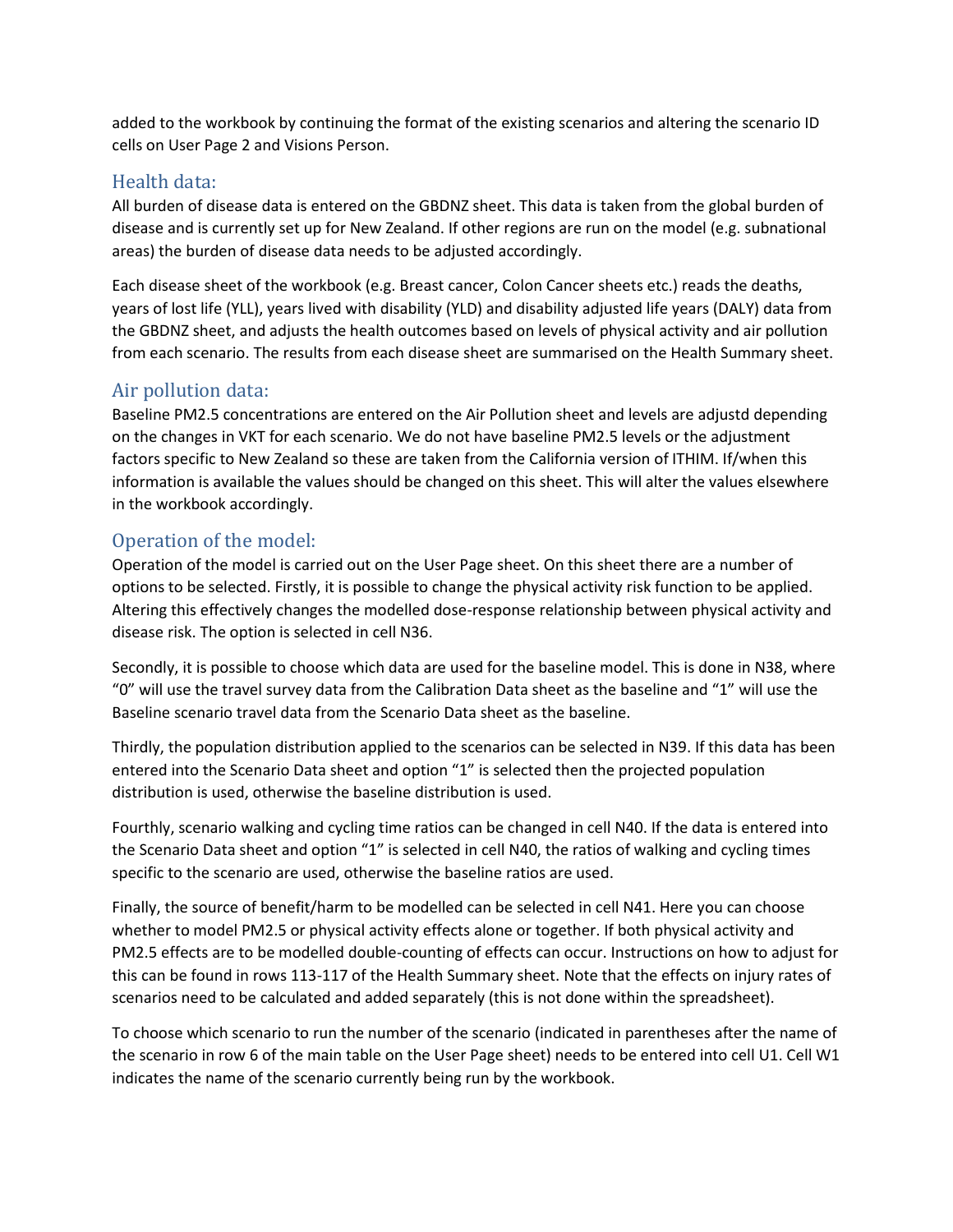Once double counting adjustments have been carried out (if necessary), the basic results can be read from the User Page sheet. More detailed health results can be found on the Health Summary sheet.

Cost results can be obtained from the Costs sheet (see section on costs). Note that the effects on costs due to injury need to be calculated and added separately (this is not done within the spreadsheet).

### 'What if' scenario:

This scenario is less detailed than the three main scenarios and requires less data to be entered by the user. Inputs for this scenario can be found on the Visions Person sheet. Inputs can be changed in column K, rows 58-67. These then adjust the baseline travel values accordingly and come up with a hypothetical scenario based on these user inputs.

### Other sheets:

The functions of the other sheets of the workbook that have not been mentioned above are briefly outlined below:

#### User page 2

This sheet reports the ratios of walking and cycling times to women aged 15-29, taken from 'Calibration data'.

#### Visions Person

As well as being the sheet where the 'What if" scenario is adjusted this tab reports the scenario information (mean speed, distance and time by mode). Walking and cycling speeds for all scenarios are set to 4.8km/h (3mph) and 19.3km/h (12mph), respectively (see below). The mean speeds for the other modes are calculated from duration and distance.

This page takes data from the Scenario Data or Calibration Data sheets depending on the option selected on the User Page. It also takes the coefficient of variation (CV) from the User Page.

### Travel Summary

This page summarises the mode distances for each scenario and plots graphs of this information.

This page takes data from the User Page.

#### Health Summary

This page calculates the overall changes in disease and injury burden for each scenario. It takes data from the disease pages and scales these to the population of interest (with population data taken from the Calibration Data sheet). It also takes data from the GBDNZ sheet and is affected by options selected on the User page (source of benefit/harm).

#### Baseline

This page calculates the average METs (metabolic equivalent of task – a standardised measure of activity) for walking for each age-sex group (average cycling MET values are set to 6). This calculation is based on relative speeds and time spent walking relative to females aged 15-29. The relative walking and cycling speeds are fixed and have been taken from several studies carried out in a range of countries (see technical report for details).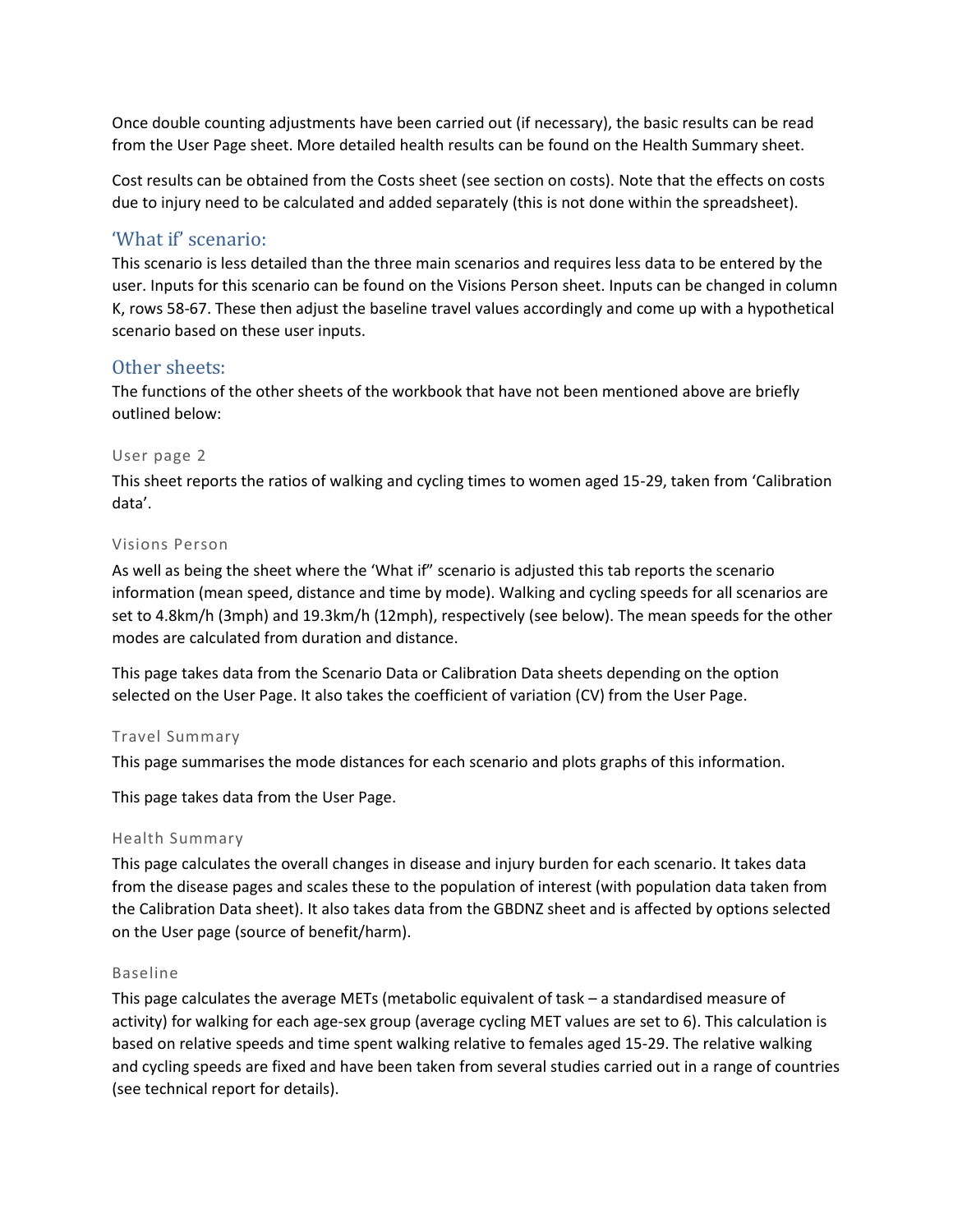This tab also calculates total active travel METs for quintiles (10%, 30%, 50%, 70% and 90%) of each agesex group using an inverse normal distribution.

Data is taken from Calibration data, User page 2 and User page.

#### Scenario

This page is similar to the Baseline sheet, but the figures change with the scenario that is selected on the User page. Relative active transport time and population distribution can be changed for each scenario if the data is entered in the Scenario Data sheet and the option is selected on the User Page. Other variables that change with each scenario are population mean active transport times and CV, and the variables calculated from these.

This page calculates the average and total active transport METs for the scenario tested, for quintiles of each age-sex group.

Data is taken from Calibration data, User page 2, User page and Baseline.

### Physical Activity RRs

This page contains the risk ratios (RRs) and exposure levels identified in the literature. The physical activity risk functions are applied to these RRs, as selected on User page to model the dose-response relationship, to calculate the RR of 1 MET. The choices of dose-response relationship are square-root linear (of power 0.25, 0.5 or 0.375), log, or linear functions.

#### Non travel METs

This page reports the non-travel physical activity (in METs) of the population. These data have been taken from The California activity survey (see technical report for further details) and have been distributed across quintiles for each age-sex group (as has been done for active travel METs). The data on this page have are copied from the Calibration Data sheet.

### Total

This page is used to create the population distribution graph on User Page. It calculates a log-normal distribution of active travel for the population of interest and takes data from User page and Scenario.

### *Disease pages*

These pages calculate the change in burden of each disease between the scenario being run and the baseline. These pages take travel exposures from 'Scenario' and 'Baseline' and combine these with Non travel METs data. The RR for 1 MET for each disease is taken from 'Physical activity RRs' and used to work out the RR compared with no exposure for each quintile, using the physical activity exposure data and the transformation selected on 'User page'. These RRs compared with no exposure are then converted into a ratio (scenario:baseline) and summed to give the new burden percentage for each agesex group. The ratio of disease burden for each quintile to quintile 1 is also calculated.

The number of deaths, YLLs and YLDs are taken from GBDNZ, and are multiplied by the new burden percentage, and divided by the sum of the ratio of disease burdens to quintile 1, to give those deaths/YLLs/YLDs attributable to physical activity. The change in burden is then calculated by subtracting the baseline figures from the scenario figures.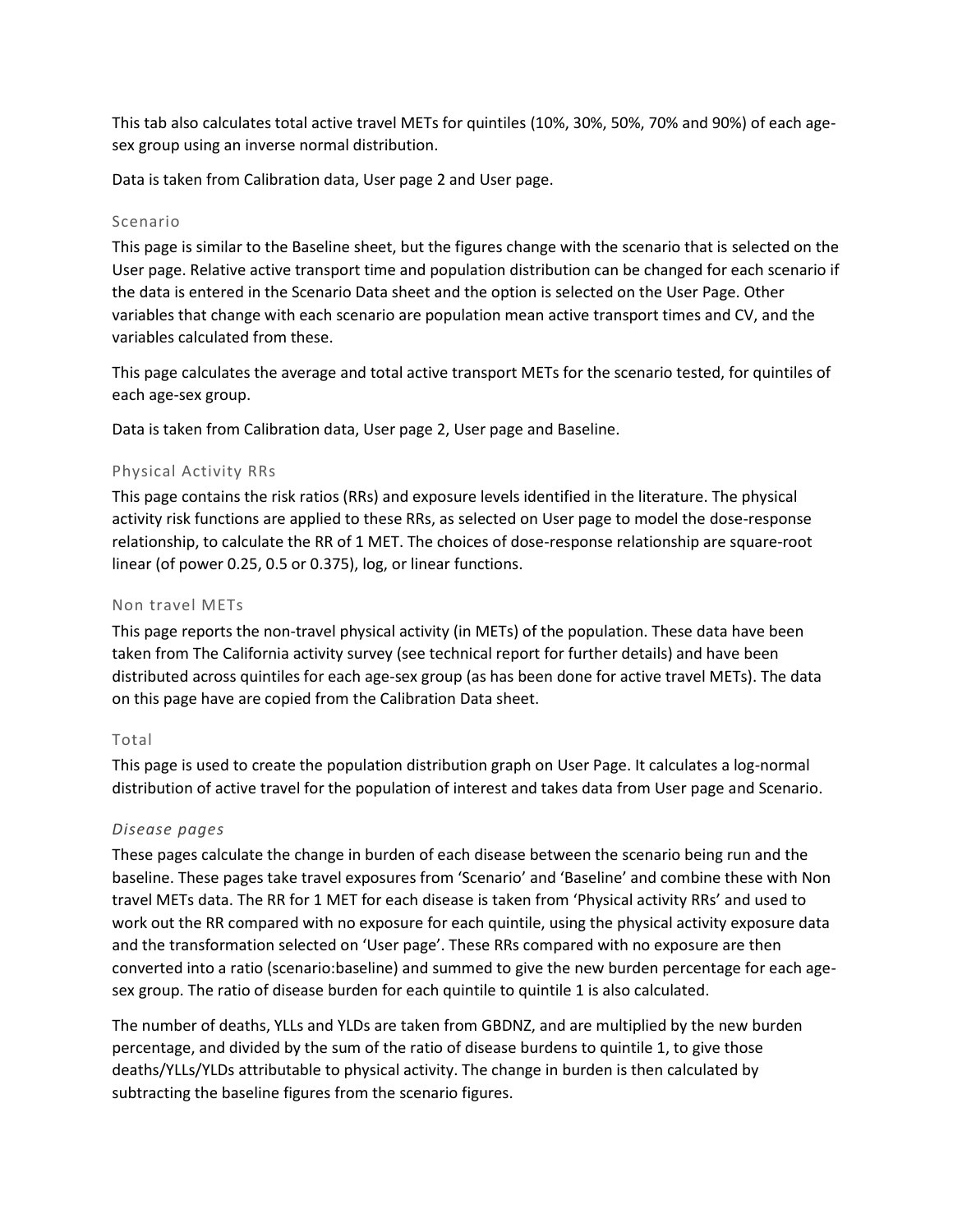The pages for diseases that are impacted by air quality have slightly different calculations that incorporate an air pollution RR instead of the physical activity RR. The air pollution RRs are calculated from the PM2.5 exposure data on the Air Pollution page.

## 7. References:

CEDAR, Integrated Transport and Health Impact Modelling Tool (ITHIM). (n.d.). Accessed 29 June 2016, from<http://www.cedar.iph.cam.ac.uk/research/modelling/ithim/>

Chapman R, Howden-Chapman P, Keall MD, Witten K, Abrahamse W, Woodward A, Muggeridge D, Beetham J, Grams M (2014) Increasing active travel: aims, methods and baseline measures of a quasiexperimental study, BMC Public Health 14:pp. 935.

Ding D, Lawson KD, Kolbe-Alexander TL, Finkelstein EA, Katzmarzyk PT, van Mechelen W, Pratt M, Committee LPASE (2016) The economic burden of physical inactivity: a global analysis of major noncommunicable diseases, The Lancet

Institute of Health Metrics and Evaluation (2013) GBD Compare.

Götschi T, Tainio M, Maizlish N, Schwanen T, Goodman A, Woodcock J. Contrasts in active transport behaviour across four countries: How do they translate into public health benefits? Prev Med doi:10.1016/j.ypmed.2015.02.009

Jarrett J, J Woodcock, U Griffiths, Z Chalabi, P Edwards, I Roberts, A Haines. Effect of increasing active travel in urban England and Wales on costs to the National Health Service, The Lancet, Volume 379, Issue 9832, 9–15 June 2012, Pages 2198-2205, ISSN 0140-6736, [http://dx.doi.org/10.1016/S0140-](http://dx.doi.org/10.1016/S0140-6736(12)60766-1) [6736\(12\)60766-1.](http://dx.doi.org/10.1016/S0140-6736(12)60766-1)

Keall M, Chapman R, Howden-Chapman P, Witten K, Abrahamse W, Woodward A (2015) Increasing active travel: results of a quasi-experimental study of an intervention to encourage walking and cycling, Journal of epidemiology and community health:pp. jech-2015-205466.

Maizlish NA, Woodcock JD, Co S, Ostro B, Fairley D, Fanai A. Health cobenefits and transportation-related reductions in greenhouse gas emissions in the San Francisco Bay Area. Am J Public Health 2013; 103:703-709

Maizlish NA, JD Woodcock, S Co, B Ostro, D Fairley, A Fanai. Health Co-Benefits and Transportation-Related Reductions in Greenhouse Gas Emissions in the Bay Area—Technical Report. Sacramento, CA: California Department of Public Health. Available at: [http://www.cdph.ca.gov/programs/CCDPHP/Documents/ITHIM\\_Technical\\_Report11-21-11rev3-6-](http://www.cdph.ca.gov/programs/CCDPHP/Documents/ITHIM_Technical_Report11-21-11rev3-6-12.pdf) [12.pdf](http://www.cdph.ca.gov/programs/CCDPHP/Documents/ITHIM_Technical_Report11-21-11rev3-6-12.pdf)

MOT (2016). Social Cost of Road Crashes and Injuries 2015 update.

Woodcock J, Edwards P, Tonne C, Armstrong BG, Ashiru O, Banister D, et al. 2009a. Health and Climate Change 2 Public health benefits of strategies to reduce greenhouse-gas emissions: urban land transport. Lancet 374:1930–1943